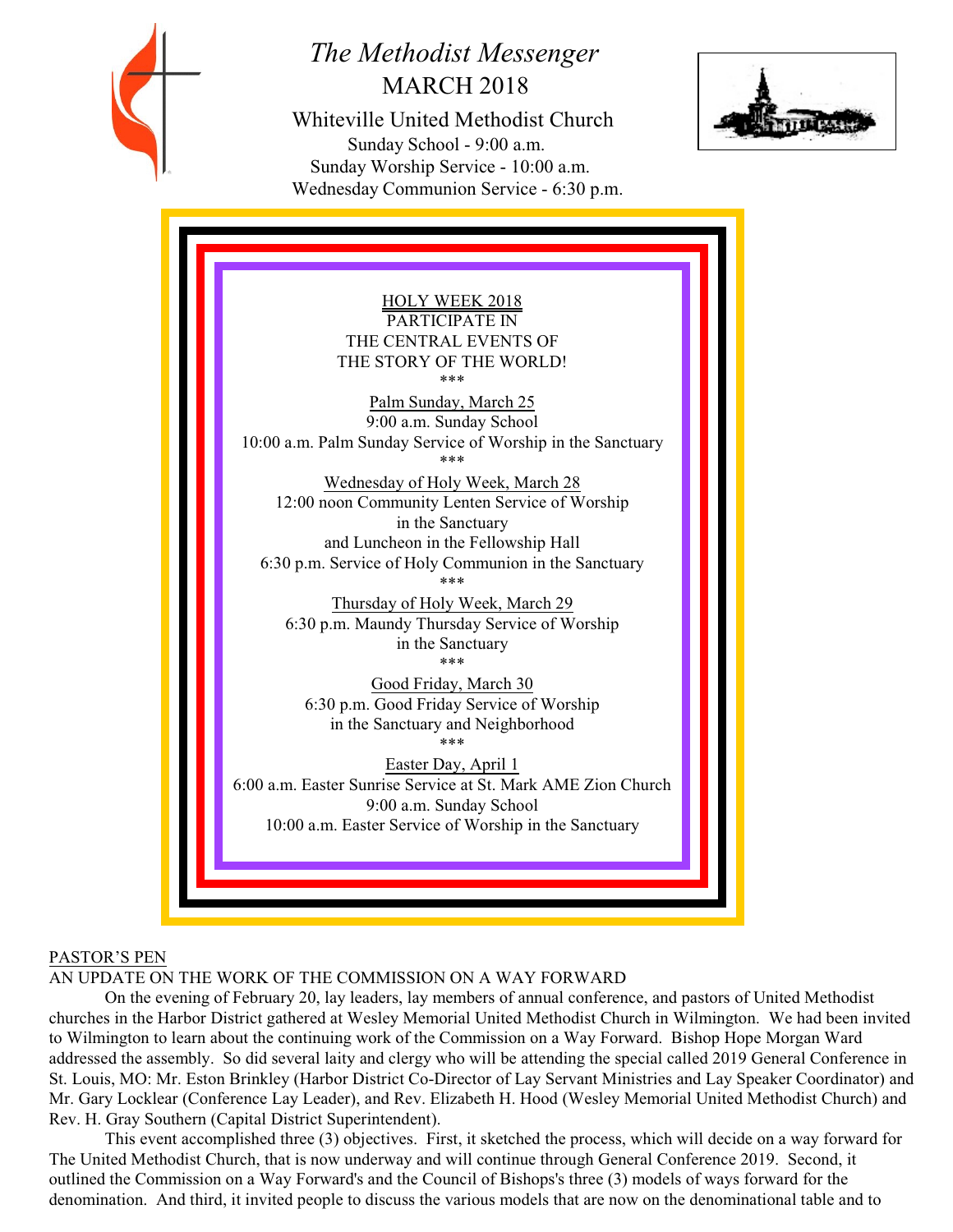provide feedback to Bishop Ward. In the following paragraphs, some detail will be added to these three accomplishments of the evening.

First, regarding the process that is now unfolding, we were reminded of the following. Throughout the process, the Commission on a Way Forward (or the Commission) serves the Council of Bishops (or the Council). The Commission will give its final proposal to the Council. The Council will edit the proposal and submit it to General Conference. Before General Conference convenes in February 2019, the Council's proposal will most certainly be reported, discussed, and debated across The United Methodist Church. On February 23-26, 2019, General Conference's 864 delegates will gather in St. Louis to consider, discuss, debate, and vote on the proposal from the Council of Bishops. General Conference will adopt it, or amend and adopt it, or amend and reject it, or reject it, or reject it and adopt a different proposal. From February 2019 onward, leadership and implementation will become the challenges facing The United Methodist Church.

Second, regarding the provisional models for ways forward that have been promoted by the Commission and the Council, I will simply quote from the 11/07/18 press release from the Council: "\*One sketch of a model [Model I] affirms the current Book of Discipline language [on human sexuality] and places a high value on accountability.

"\*Another sketch of a model [Model II] removes restrictive language [which reads: "The United Methodist Church does not condone the practice of homosexuality and considers this practice incompatible with Christian teaching." (Paragraph 161G, The Book of Discipline [2016])] and places a high value on contextualization [that is, different ministries for different contexts or places]. This sketch also specifically protects the rights of those whose conscience will not allow them to perform same-gender weddings or ordain LGBTQ persons.

"\*A third sketch of a model [Model III] is grounded in a unified core that includes shared doctrine and services and one COB [Council of Bishops], while also creating different branches that have clearly defined values such as accountability, contextualization and justice.

"\*Each sketch represents values that are within the COB and across the church.

"\*Each sketch includes [a] gracious way of exit for those who feel called to exit from the denomination."

Third, regarding the discussion of each of the three models, every table in the evening assembly [which seated 2-8 people, as I recall] was asked to respond to the question, "How does this model help us to achieve our mission to make disciples of Jesus Christ to transform the world?" After several minutes of table-talk on each of the three models came several minutes of questions-and-comments from the floor and responses from the platform. Also, a written response -- to each question, from each table -- was to be handed to the platform at evening's end. All the written responses, from all eight (8) districts of the North Carolina Conference, will contribute to a summary conference report that will, in short order, be forwarded to the Council of Bishops.

# QUICK COMMENTS FROM THIS PASTOR'S PERSPECTIVE

1. The word opinion was repeated often during this event. Well and good. Individuals, laity and clergy, have plenty of opinions about most everything. (I have too many!) However, the Church has teaching - teaching that she receives from the Bible and the apostles, that she does not create -- on some matters. 2. If a United Methodist calls Church teaching on human sexuality a "matter of opinion," he/she reveals that he/she dissents from the universal Church's unanimous, nearly-2,000-year-old, basic teaching on sexual morality. The United Methodist Church has room for those who dissent. But they are in dissent; they are not just expressing opinions; they are expressing opinions that contradict historic Christian teaching.

3. With five (5) conference leaders on the platform that night (all of whom did their best to appear to be neutral about the matters at hand), the question -- Who speaks for The United Methodist Church? -- cried out for an answer. And the answer was and is: General Conference. And only General Conference.

4. The three models noted above were originally presented to the 2016 General Conference and have been reworked by the Commission. Because the 2016 General Conference passed a petition for the Council of Bishops to establish a Commission on a Way Forward, the legislative packages for all three models were set aside, and not considered, by General Conference. But those packages have been brought back by the Commission and remade into the three models.

5. In 2016, Model I was called the Covenantal Unity Plan (CUP). It would have strengthened the covenant to maintain church unity and traditional church teaching. In 2018, Model I seems to be favored by most evangelicals and traditionalists. (And it seemed to be supported by most of those gathered on that evening in Wilmington.)

6. In 2016, Model II was discussed as "the local option." It would ask clergy, congregations, conference boards of ordained ministry, and even annual conferences to declare their position on matters related to marriage and ordination. In 2018, Model II is promoted by Uniting Methodists, which is led (in part) by Rev. Adam Hamilton of Kansas City.

7. In 2016, Model III was proposed by Dr. Chris Ritter and was known as a jurisdiction-based plan. It would involve a common bureaucracy at the top of the denomination, and three jurisdictions (or branches) that could be chosen by clergy, churches, and other bodies. In 2018, Model III appears to be supported by people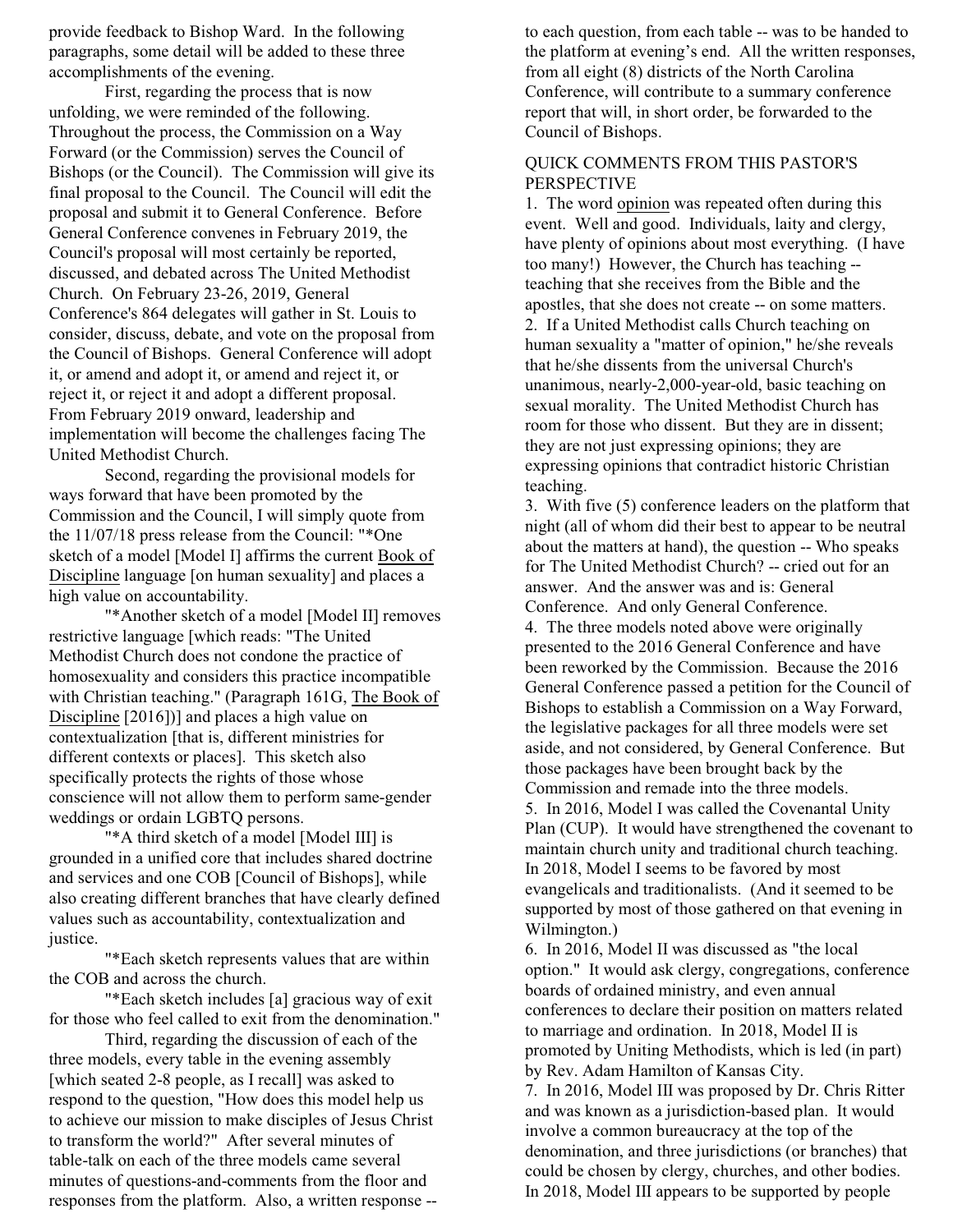who more than anything else want to create space between contenders, to lessen tension, in the church. 8. It is interesting to note that the Council of Bishops does not easily get its way with General Conference. For example, its proposal that established the Commission on a Way Forward barely passed the 2016 General Conference. Furthermore, in the past, some of the Council's favored plans for denominational reorganization and renewal have been turned down by General Conference. So, anything -- anything! -- can happen at General Conference 2019. A LAST WORD

What you are thinking is correct. When we joined the Methodist Church or The United Methodist Church, this is not what we signed up for. That said, this is what is now before us.

I believe that through all this discussion and debate, God is calling The United Methodist Church to grow up, to get more serious about being the Church, the Body of Jesus Christ in the post-modern world. Furthermore, this is a great opportunity for all United Methodists, laity and clergy, to grow in our trust in, and our obedience to, Christ.

Working through the challenges now facing The United Methodist Church together is not particularly enjoyable. However, it is what providence has given us. And who was it that said everything, in the Church, had to be enjoyable?

Continue faithful, to Christ and His Church, for the sake of the world. In Christ, Pastor Paul

A MEMORIAL SERVICE FOR VIVIAN JONES BERESOFF Whiteville United Methodist Church March 3/Saturday/2:00 p.m. A reception with light refreshments in the Fellowship Hall will follow the service. All are invited to attend.

# BLOOD DRIVE

Many thanks to all who came out to donate or volunteer in other ways. While many who anticipated donating had to cancel due to sickness, others responded when called to "walk in." We completed the drive with 44 pints given, just two short of our goal.

– Peggy Huffman, Chair

## UNITED METHODIST MEN

A word of thanks to Ricky Bullard (Bullard's Meats in Cerro Gordo) for his help in supplying the delicious steaks for the UMM Annual Valentine Dinner.

Our next meeting will be held at Joe's Barbecue in Whiteville on Thursday, March 1, at 6:30 p.m.

## COMMUNITY SERVICES OF WORSHIP WEDNESDAYS DURING LENT 2018

Whiteville United Methodist Church Worship at 12:00 Noon Lunch at 12:30 p.m.

March 7/Wednesday of Lent III Dr. Joseph D. Washburn, Pastor First Presbyterian Church Whiteville, NC

March 14/Wednesday of Lent IV Rev. Justin DuBose, Pastor Missionary Alliance Church Whiteville, NC

March 21/Wednesday of Lent V Rev. Andy Anderston, Pastor Father's Cup Overflow Ministries Little River, SC

March 28/Wednesday of Palm Sunday/Holy Week Rev. Bob Hankins, Interim Pastor Hallsboro United Methodist Church Hallsboro, NC

(Revised)

#### UNITED METHODIST WOMEN

 Come join us at our next meeting on Monday, March 5, at 6:30 p.m. in the Parlor.

In March three Mission Studies (Climate Justice, Living in Covenant Community, and Missionary Conferences in the USA) will be offered. Join us on March 3 at Harbor UMC in Wilmington or on March 10 at Mt. Moriah UMC in Clinton -- or come twice and take two studies. – Debbie Sellars, President

#### YOUTH FELLOWSHIP

The Youth are selling God's Creation calendars as a fundraiser for their ski trip. Reduced prices are: Wall calendar/\$3, pocket calendar/\$1. Stop by the Church Office to purchase some! – Heather LaMora

| <b>MARCH BIRTHDAYS</b>                                                    |                                                                                                                                                        |                                                                                           |                                                                                                                          |
|---------------------------------------------------------------------------|--------------------------------------------------------------------------------------------------------------------------------------------------------|-------------------------------------------------------------------------------------------|--------------------------------------------------------------------------------------------------------------------------|
| 2 <sub>nd</sub><br>5 <sup>th</sup><br>7 <sup>th</sup><br>13 <sup>th</sup> | <b>Hunter Diefes</b><br>Leanne Lancaster<br>Matthew Farmer<br>Elizabeth Gibson<br>Ethan Barnhill<br>16 <sup>th</sup> Emily Williamson 29 <sup>th</sup> | 20 <sup>th</sup><br>$21^{st}$<br>$24^{\text{th}}$<br>25 <sup>th</sup><br>30 <sup>th</sup> | Katie McLam<br>Margaret High<br>Bill Brooks, Jr.<br>Sydney High<br><b>Crystal Gore</b><br>Carolyn Hankins<br>Nan Leggett |
|                                                                           |                                                                                                                                                        |                                                                                           | Paul Stallsworth                                                                                                         |